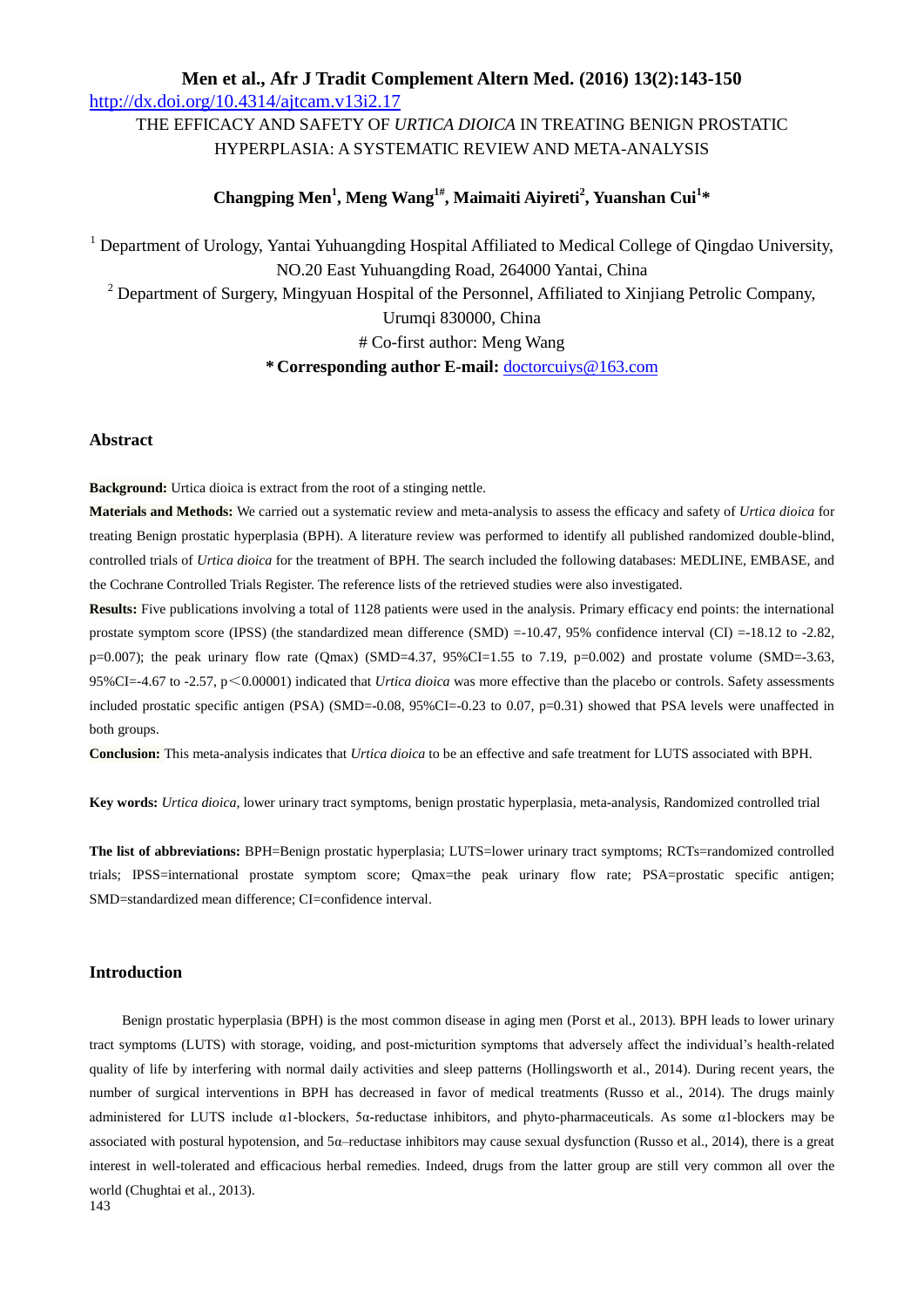## <http://dx.doi.org/10.4314/ajtcam.v13i2.17>

*Urtica dioica* is an extract from the root of a stinging nettle and it is widely used in Europe (Azimi et al., 2012). The extracts of the roots of the stinging nettle contain a complex mixture of water-and alcohol-soluble compounds such as fatty acids, sterols (β-sitosterol, campesterol, and stigmasterol), and flavonoids. *Urtica dioica* has beneficial effects on the treatment of BPH clinical symptoms, and no significant adverse effects have been reported by patients after taking the herb (Lopatkin et al., 2005; Pagano et al., 2014). Currently, there are no efficacy data on the effects of *Urtica dioica* for the treatment of LUTS secondary to BPH.

There is a general perception that herbal products are, at worst, harmless placebos, but this is not always true. As early as the 15th century BC, the use of plant extracts for the symptomatic treatment of BPH was described on Egyptian papyrus. Unfortunately, many questions remain unanswered; therefore the scientific case for their use remains unproven. The goal of the present study was to perform a meta-analysis to evaluate the safety and efficacy of *Urtica dioica* in treating BPH, which may resolve some of the current controversies over the use of the drug.

# **Materials and Methods**

### **Search Strategy**

.

Medline (1966 to Feb 2015), Embase (1974 to Feb 2015), and Cochrane Controlled Trials Register databases were searched to identify randomized controlled trials (RCTs) that referred to the impact of *Urtica dioica* in treating BPH; we also searched the reference lists of the retrieved studies. The following search terms were used: *Urtica dioica,* lower urinary tract symptoms OR lower urinary tract symptom, benign prostatic hyperplasia, randomized controlled trial OR randomized controlled trials

#### **Inclusion Criteria and Trial Selection**

Randomized controlled trials that met the following criteria were included: (1) The study design included treatment with *Urtica dioica*; (2) the study provided accurate data that could be analyzed, including the total number of subjects and the values of each index; and (3) the full text of the study could be accessed. When the same study was published in various journals or in different years, the most recent publication was used for the meta-analysis. If the same group of researchers studied a group of subjects with multiple experiments, then each study was included. A flow diagram of the study selection process is presented in Figure 1.



Figure 1 A flow diagram of the study selection process. RCT: randomized controlled trial BPH: benign prostatic hyperplasia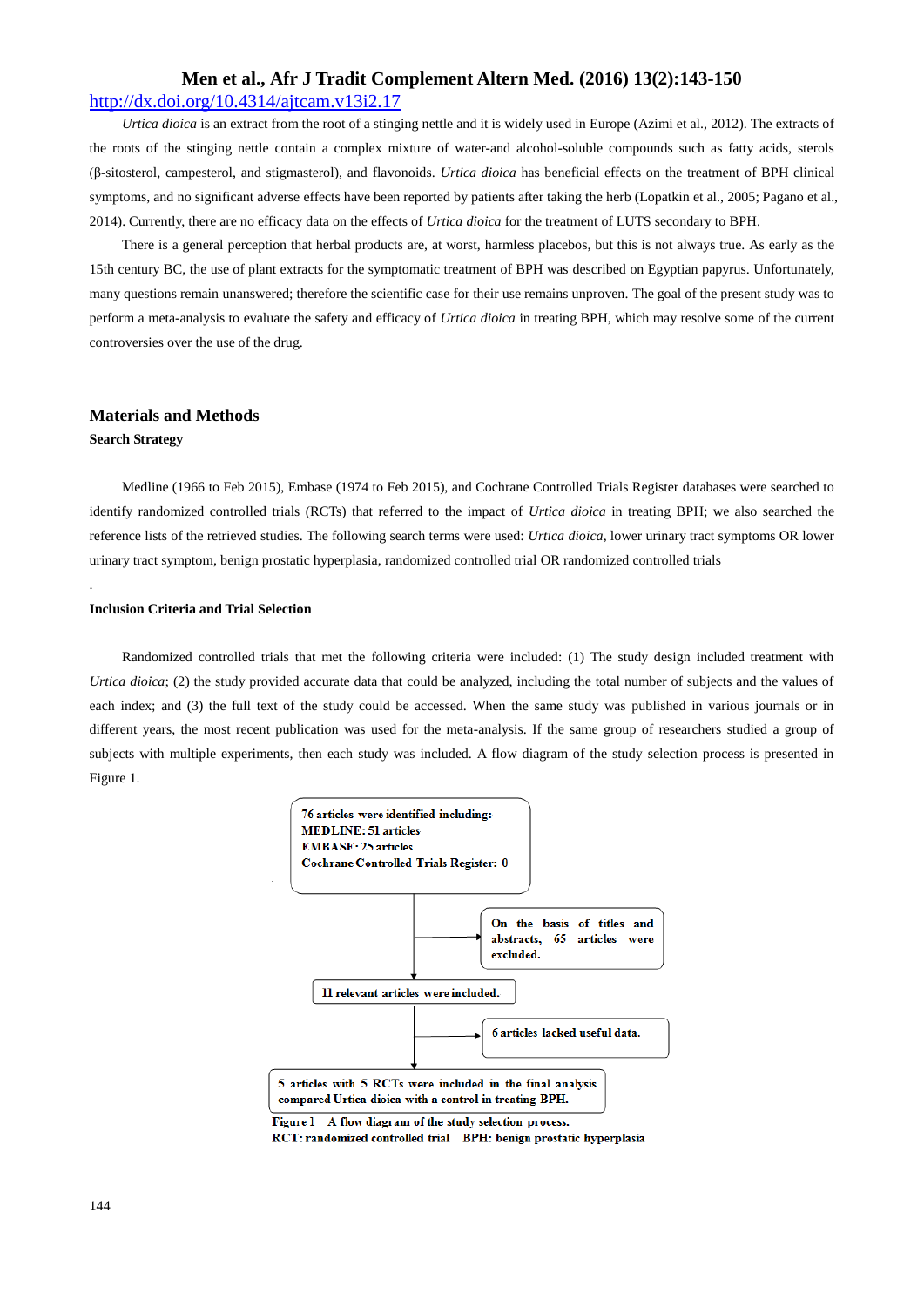<http://dx.doi.org/10.4314/ajtcam.v13i2.17>

#### **Quality Assessment**

The quality of the retrieved RCTs was assessed using the Jadad scale (Jadad, 1998). All the identified RCTs were included in the meta-analysis regardless of the quality score. The methodological quality of each study was assessed according to how patients were allocated to the arms of the study, the concealment of allocation procedures, blinding, and data loss due to attrition. The studies were then classified qualitatively according to the guidelines published in the *Cochrane Handbook for Systematic Reviews of Interventions* v.5.1.0 (Higgins et al., 2011). Based on the quality assessment criteria, each study was rated and assigned to one of the three following quality categories: A, if all quality criteria were adequately met, the study was deemed to have a low risk of bias; B, if one or more of the quality criteria was only partially met or was unclear, the study was deemed to have a moderate risk of bias; or C, if one or more of the criteria was not met or not included, the study was deemed to have a high risk of bias. Differences were resolved by discussion among the authors.

#### **Data Extraction**

The following information was collected for each study: (1) the name of the RCT; (2) the study design and sample size; (3) the therapy that the patients received; (4) the country in which the study was conducted; and (5) data including the international prostate symptom score (IPSS), the peak urinary flow rate (Qmax), prostate volume and prostatic specific antigen (PSA).

#### **Statistical Analysis and Meta-Analysis**

The meta-analysis of comparable data was carried out using RevMan v.5.1.0 (Cochrane Collaboration, Oxford, UK) (Higgins et al., 2011). Changes in the IPSS, Qmax, prostate volume and PSA were determined as differences between baseline (study entry) and study completion. We estimated the relative risk for dichotomous outcomes and the standardized mean difference (SMD) for continuous outcomes pooled across studies by using the DerSimonian and Laird random-effects model (DerSimonian et al., 1986). We used a 95% confidence interval (CI). If the result of analysis showed  $p > 0.05$ , we considered the studies homogeneous and so chose a fixed-effect model for meta-analysis. Otherwise, a random-effect model was used. We quantified inconsistency using the *I²* statistic, which describes the proportion of heterogeneity across studies that is not due to chance, thus describing the extent of true inconsistency in results across trials (Higgins et al., 2003). *I²* <25% reflects a small level of inconsistency and *I²* >50% reflects significant inconsistency.

#### **Results**

#### **Characteristics of the Individual Studies**

The database search found 76 articles that could have been included in our meta-analysis. Based on the inclusion and exclusion criteria, 65 articles were excluded after reading the titles and abstracts of the articles. Six articles lacked useful data. In all, 5 articles (Schneider et al., 2004; Safarinejad, 2005; Eduard et al., 2010; Ghorbanibirgani et al., 2013; Hosseinabadi et al., 2014) reporting data from a total of 5 RCTs that compared *Urtica dioica* with placebo or controls, were included in the analysis (Fig. 1). The baseline characteristics of the studies included in our meta-analysis are listed in Table 1.

#### **Quality of the Individual Studies**

All 5 RCTs were double blinded, and three of them described the randomization processes that they had used. Four of them included a power calculation to determine the optimal sample size (Table 2). The level of quality of each identified study was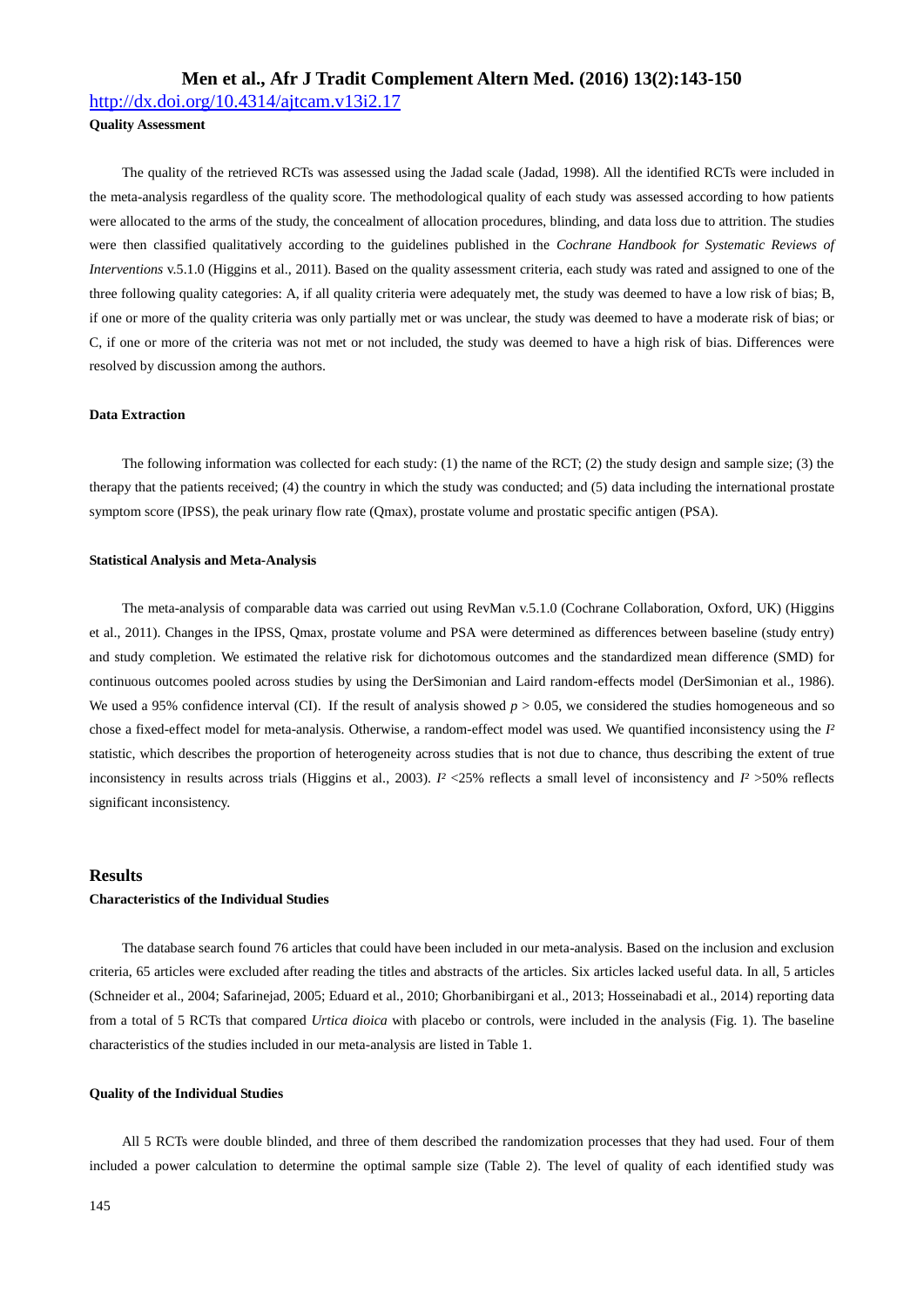<http://dx.doi.org/10.4314/ajtcam.v13i2.17>

showed in Table 2. The funnel plot provided a qualitative estimation of publication bias of the studies, and no evidence of bias was found (Fig. 2).

| Study and patient characteristics<br>Table 1 |                                             |                     |                       |             |                                          |                                 |                              |                                     |                     |                                                                                                                      |  |
|----------------------------------------------|---------------------------------------------|---------------------|-----------------------|-------------|------------------------------------------|---------------------------------|------------------------------|-------------------------------------|---------------------|----------------------------------------------------------------------------------------------------------------------|--|
| Study                                        | Therapy<br>Experimental in control<br>group | in Therapy<br>group | Age,<br>yr,<br>median | Country     | Sample<br>size<br>(experi<br>mental<br>٦ | Sample<br>size<br>(Contro<br>I) | Administ<br>ration<br>method | Duration<br>$\sigma$ f<br>treatment | Dosage              | Inclusion<br>population                                                                                              |  |
| Schneider T<br>2004                          | U                                           | placebo             | 63.5                  | German<br>у | 114                                      | 112                             | Oral                         | 12<br>mo.                           | 459mg/<br>d         | No prostate<br>cancer, had no<br>lower urinary<br>tract problem<br>other than BPH                                    |  |
| Safarinejad<br>MR 2005                       | U                                           | placebo             | 63                    | Iran        | 287                                      | 271                             | Oral                         | $6 \text{ mo}$ .                    | 360mg/<br>d         | No cancer, the<br>laboratory<br>findings were<br>normal; had no<br>lower urinary<br>tract problem<br>other than BPH. |  |
| <b>Bercovich E</b><br>2010                   | Pluvio<br>contains<br>high dose<br>of U     | control             | 66.1                  | Italy       | 60                                       | 60                              | Oral                         | $6 \text{ mo}$ .                    | $400 - 60$<br>0mg/d | With severe<br>LUTS caused by<br>BPH, who were<br>candidates for<br>surgery.                                         |  |
| Ghorbanibir<br>gani A<br>2013                | U                                           | placebo             | 62.4                  | Iran        | 50                                       | 50                              | Oral                         | $2 \text{ mo}$ .                    | $600$ mg/<br>d      | No acute urinary<br>retention, renal<br>infection or renal<br>failure.                                               |  |
| Hosseinaba<br>di R 2014                      | U<br>+prazosin                              | prazosin            | 56.3                  | Iran        | 62                                       | 62                              | Oral                         | $2 \text{ mo}$ .                    | 500mg/<br>d         | IPSS≥8, lack of<br>bacteriuria.<br>serum creatinine<br>levels lower than<br>1.5 mg/dL, PSA<br>$\leq$ 4 ng/mL         |  |

U: Urtica dioica BPH: Benign prostatic hyperplasia LUTS: lower urinary tract symptoms PSA: prostate-specific antigen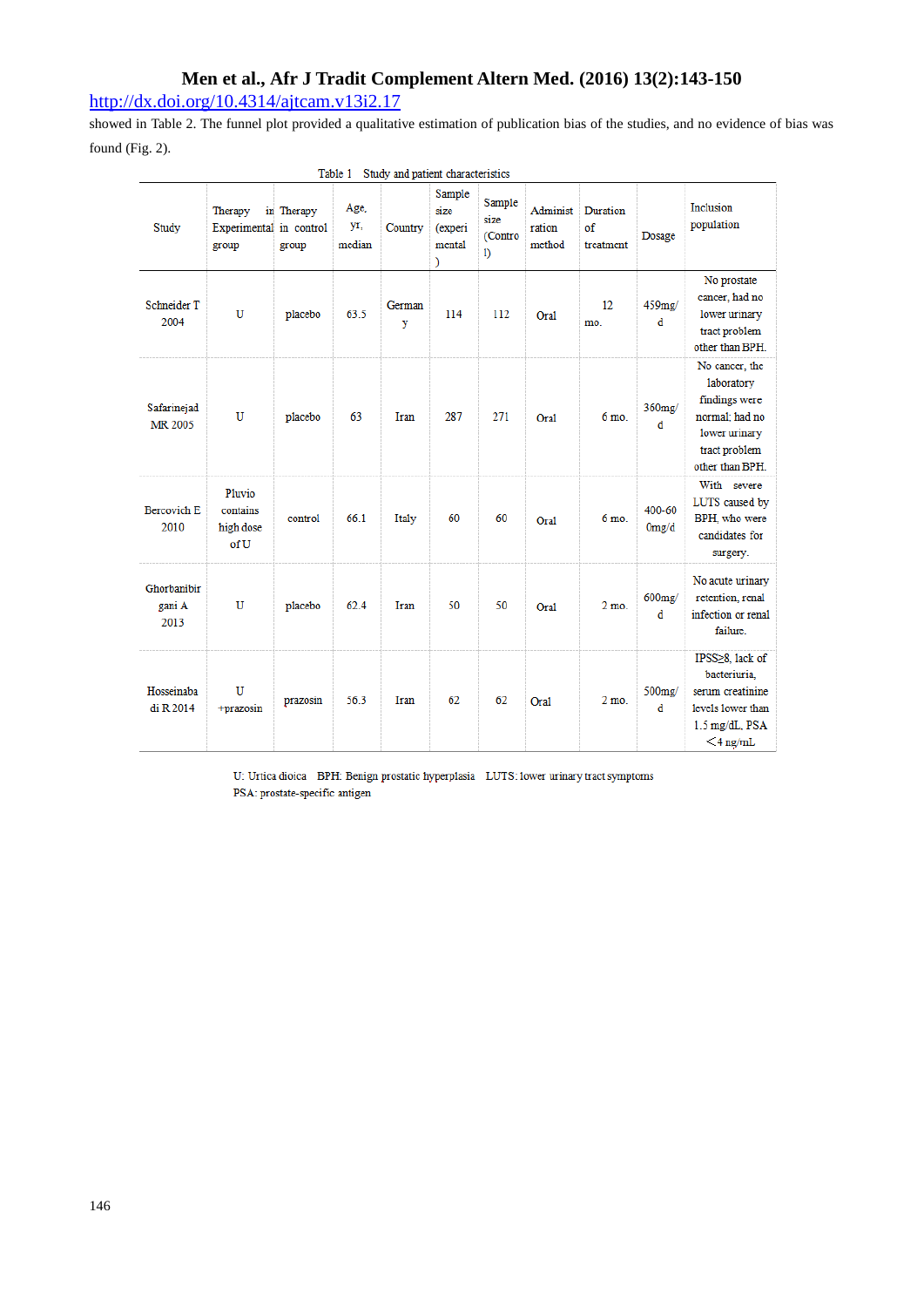# **Men et al., Afr J Tradit Complement Altern Med. (2016) 13(2):143-150**  <http://dx.doi.org/10.4314/ajtcam.v13i2.17>

Table 2 Quality assessment of individual study

| Study                         | Allocation<br>Sequence:<br>generation | Allocation<br>conceaiment                                                           | Blinding | to<br>Loss<br>follow-up | Calculation<br>$\alpha$<br>sample<br>size                  | Statistical<br>analysis:                                                                  | Level of quality |
|-------------------------------|---------------------------------------|-------------------------------------------------------------------------------------|----------|-------------------------|------------------------------------------------------------|-------------------------------------------------------------------------------------------|------------------|
| Schneider<br>T2004            | A                                     | A                                                                                   | ×        | ō.                      | YES                                                        | Analysis of<br>variance                                                                   | Å                |
| Safarinejad<br>MR 2005        | A                                     | A                                                                                   | A        | 61                      | YES                                                        | Unpaired t-test                                                                           | A                |
| Bercovich<br>E 2010           | B                                     | A                                                                                   | À        | ö                       | YES                                                        | NCSS®<br>ргодзян                                                                          | А                |
| Ghorbanibi<br>rgani A<br>2013 | $\rm{H}$                              | Ā                                                                                   | A        | ń.                      | NO                                                         | SPSS<br>Statistical<br>Package                                                            | B                |
| Hosseinaba<br>di R 2014       | ٨                                     | ð.                                                                                  | Ã.       | o                       | YES:                                                       | Analysis of<br>variance                                                                   | $\mathbf{A}$     |
|                               |                                       |                                                                                     |          |                         | A - all quality criteria met (adequate): low rise or bias. |                                                                                           |                  |
|                               |                                       | C - one or more criteria not met (inadequate or not used): high risk of bias.<br>f, | $\Box$   |                         |                                                            | B - one or more of the quality criteria only partly met (unclear): moderate risk of bias. |                  |
| _SE(MD)                       |                                       |                                                                                     |          | $\Box$                  |                                                            |                                                                                           |                  |
| $\Box$                        | $\Box$                                |                                                                                     |          |                         |                                                            |                                                                                           |                  |
|                               |                                       |                                                                                     |          | $\Box$                  |                                                            |                                                                                           |                  |



## **Efficacy**  *The IPSS*

 $\overline{2}$ 

Five RCTs, representing 1,128 participants (573 in the *Urtica dioica* group and 555 in the control group) (Fig. 3) were

MD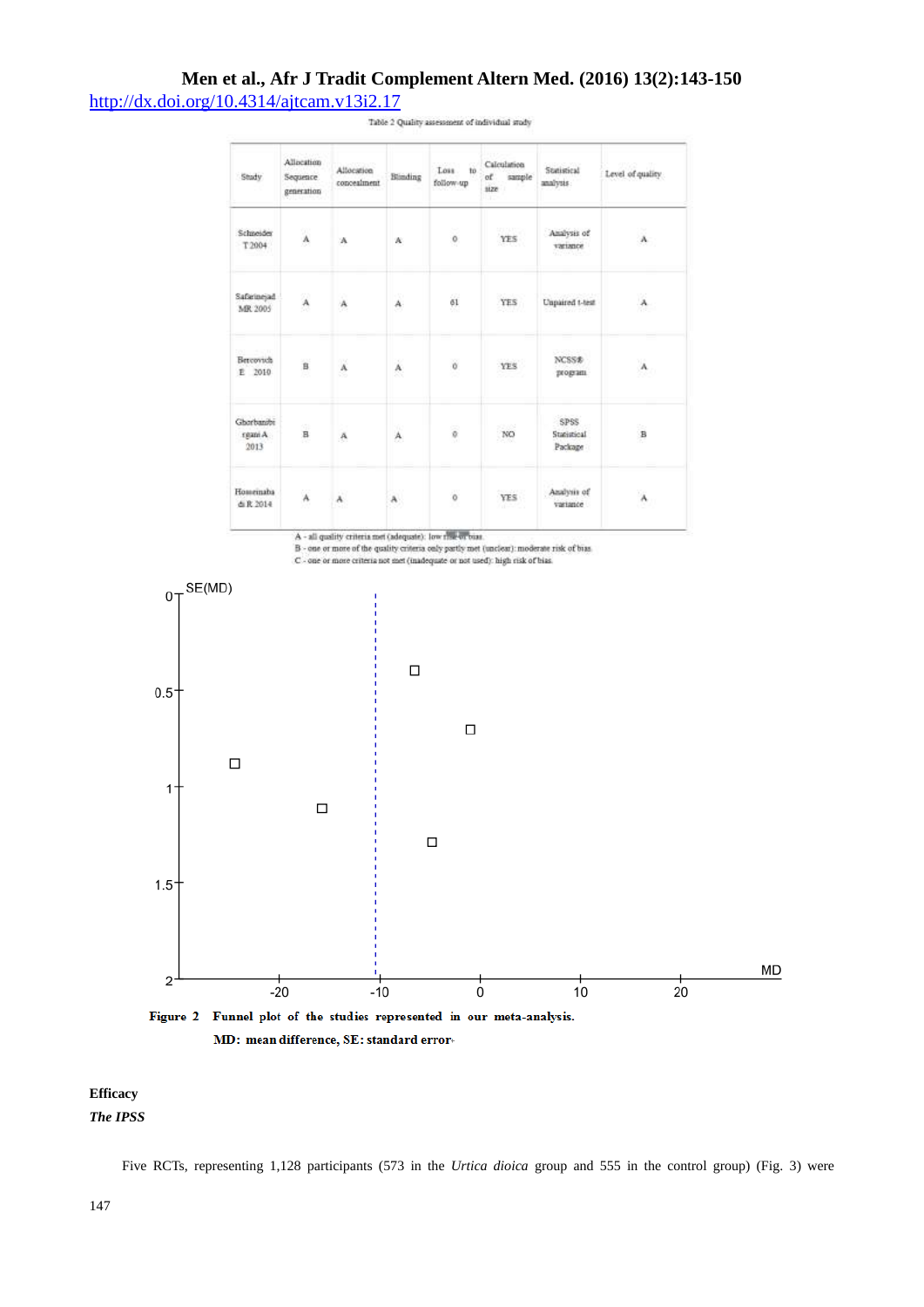## <http://dx.doi.org/10.4314/ajtcam.v13i2.17>

identified. Based on the heterogeneity existed among the trials  $(P < 0.00001)$ , the random-effects model was chosen for the meta-analysis. The pooled estimate of SMD was -10.47, and the 95% CI was -18.12 to -2.82 (p=0.007). This result suggests that *Urtica dioica* showed statistically significant reductions in the IPSS compared to controls.

#### **The Qmax**

The three RCTs included the Qmax data representing a cohort of 904 participants (461 in the *Urtica dioica* group and 443 in the control group, Fig. 3). The heterogeneity test showed  $P < 0.00001$ , thus the random-effects model was adopted. The pooled estimate of SMD was 4.37, and the 95% CI was 1.55 to 7.19 (p=0.002). This result suggests that *Urtica dioica* showed statistically significant increases in the Qmax compared to controls.

#### **The Prostate Volume**

Two of the RCTs encompassed the prostate volume data representing a cohort of 678 participants (347 in the Urtica dioica group and 331 in the control group) (Fig. 3). The fixed-effects estimate of the SMD was -3.63, and the 95% CI was -4.67 to -2.57 (p <0.00001). This result suggests that *Urtica dioica* had significantly greater decreases in the prostate volume.

### **Safety**

#### **The PSA**

Three RCTs, representing 802 participants (409 in the *Urtica dioica* group and 393 in the control group), included the PSA data (Fig. 3). The fixed-effects estimate of the SMD was -0.08, and the 95% CI was -0.23 to 0.07 (p=0.31). These results indicate no apparent differences between *Urtica dioica* and controls in changes in PSA levels.

| (a)                                                                                                   | Urtica dioica |          |               | placebo       |            |                        |                 | <b>Mean Difference</b>                |  | Mean Difference |                    |         |    |
|-------------------------------------------------------------------------------------------------------|---------------|----------|---------------|---------------|------------|------------------------|-----------------|---------------------------------------|--|-----------------|--------------------|---------|----|
| Study or Subgroup                                                                                     | Mean.         |          | SD Total      | <b>Mean</b>   |            |                        | SD Total Weight | IV, Random, 95% Cl Year.              |  |                 | IV. Random, 95% CI |         |    |
| Schneider T 2004                                                                                      | $-5.7$        | 5.34     | 114           |               | $-4.75.29$ | 112                    | 20.1%           | $-1.00$ $[-2.39, 0.39]$ 2004          |  |                 |                    |         |    |
| Safarinejad MR 2005                                                                                   | $-8$          | 4.9      | 287           | $-1.5$        | 4.6        | 271                    | 20.2%           | $-6.50$ $[-7.29, -5.71]$ 2005         |  |                 |                    |         |    |
| Beroavich E 2010                                                                                      | $-13.2$       | 6.49     | 80            | 2.5           | 5.67       | 60                     | 19.9%           | $-15.70$ [ $-17.88$ , $-13.52$ ] 2010 |  |                 |                    |         |    |
| Ghorbanibigani A 2013                                                                                 | $-24.393$     | 3.05     | 50            | $-0.001$ 5.42 |            | 50                     |                 | 20.0% -24.39 [-26.12, -22.67] 2013    |  |                 |                    |         |    |
| Hosseinabadi R 2014                                                                                   | $-6.78$       | 8.64     | 62            |               | $-2.5.29$  | 62                     | <b>19.8%</b>    | $-4.78$ [-7.30, -2.26] 2014           |  |                 |                    |         |    |
| Total (95% Cl)                                                                                        |               |          | 573           |               |            |                        | 555 100.0%      | $-10.47$ $-18.12$ , $-2.821$          |  |                 |                    |         |    |
| Heterogeneity: Tau <sup>2</sup> = 75.27; Chi <sup>2</sup> = 512.98, df = 4 (P < 0.00001); $I^2$ = 99% |               |          |               |               |            |                        |                 |                                       |  |                 |                    |         |    |
| Test for overall effect: $Z = 2.68$ (P = 0.007)                                                       |               |          |               |               |            |                        |                 |                                       |  |                 |                    |         |    |
| (b)                                                                                                   |               |          |               |               |            |                        |                 |                                       |  |                 |                    |         |    |
| Schneider T 2004                                                                                      |               | 2.8 4.27 | 114           | 1.6.4.23      |            | 112                    | 33.7%           | 1.20 [0.09, 2.31] 2004                |  |                 |                    |         |    |
| Safarinejad MR 2005                                                                                   | 8.2           | 2.4      | 287           | 3.4           | 2.8        | 271                    | 35.2%           | 4.80 [4.37, 5.23] 2005                |  |                 |                    |         |    |
| Bercovich E 2010                                                                                      | 5.31 5.53     |          | 60            | $-2.01$       | 4.47       | 60                     | 31.1%           | 7.32 (5.52, 9.12) 2010                |  |                 |                    |         |    |
| Total (95% CI)                                                                                        |               |          | 461           |               |            | 443                    | 100.0%          | 4.37 [1.55, 7.19]                     |  |                 |                    |         |    |
| Heterogeneity: Tau <sup>z</sup> = 5.83; Chi <sup>z</sup> = 45.31, df = 2 (P < 0.00001); $F = 96\%$    |               |          |               |               |            |                        |                 |                                       |  | $-20$           | $-10$<br>٥         | 10      | 20 |
| Test for overall effect: $Z = 3.03$ (P = 0.002)                                                       |               |          |               |               |            |                        |                 |                                       |  |                 | Urtica dioica      | placebo |    |
| (c)<br>Urtica dioica                                                                                  |               | placebo  |               |               |            | <b>Mean Difference</b> |                 | <b>Mean Difference</b>                |  |                 |                    |         |    |
| Study or Subgroup                                                                                     | Mean          |          | SD Total Mean |               |            |                        | SD Total Weight | IV, Fixed, 95% Cl Year                |  |                 | IV. Fixed, 95% CI  |         |    |
| Safarinejad MR 2005                                                                                   | $-3.8$        | 6.8      | 287           | $-0.2$        | 6.2        | 271                    | 97.4%           | $-3,60$ $[-4,68, -2.52]$ 2005         |  |                 |                    |         |    |
| Bercovich E 2010                                                                                      | $-3.53$ 14.28 |          | 60            |               | 1.22 21.54 | 60                     | 2.6%            | -4.75 [-11.29, 1.79] 2010             |  |                 |                    |         |    |
| Total (95% CI)                                                                                        |               |          | 347           |               |            | 331                    |                 | 100.0% -3.63 [-4.69, -2.57]           |  |                 |                    |         |    |
| Heterogeneity: Chi <sup>2</sup> = 0.12, df = 1 (P = 0.73); $P = 0\%$                                  |               |          |               |               |            |                        |                 |                                       |  |                 |                    |         |    |
| Test for overall effect: $Z = 6.68$ (P < 0.00001)                                                     |               |          |               |               |            |                        |                 |                                       |  |                 |                    |         |    |
| (d)                                                                                                   |               |          |               |               |            |                        |                 |                                       |  |                 |                    |         |    |
|                                                                                                       | $-0.2$        | 1.2      | 287           | $-0.1$        | 0.8        | 271                    | 81.6%           | $-0.10$ $[-0.27, 0.07]$ 2005          |  |                 |                    |         |    |
|                                                                                                       |               |          |               | $-0.18$       | 1.7        | 60                     | 7.3%            | $-0.04$ [ $-0.60$ , $0.52$ ] 2010     |  |                 |                    |         |    |
| Safarinejad MR 2005                                                                                   |               |          |               |               |            |                        |                 |                                       |  |                 |                    |         |    |
| Bercovich E 2010                                                                                      | $-0.22$       | 1.44     | 60            |               |            |                        |                 |                                       |  |                 |                    |         |    |
| Hosseinabadi R 2014                                                                                   | $-0.02$       | 1.04     | 62            | $-0.07$       | 1.51       | 62                     | 11.1%           | 0.05 [-0.41, 0.51] 2014               |  |                 |                    |         |    |
| Total (95% CI)<br>Heterogeneity: Chi <sup>2</sup> = 0.39, df = 2 (P = 0.82); F = 0%                   |               |          | 409           |               |            | 393                    | 100.0%          | $-0.08$ [ $-0.23$ , $0.07$ ]          |  | $-20$           | $-10$              | 10      | 20 |

Pigure 3 Forest plots showing changes in (a) IPSS, (b) Qmax, (c) pros  $(a)$ IPSS: international prostate symptom score, Qmax: peak urinary flow rate, PSA: prostatic specific antigen, SD:standard deviation, IV:inverse variance, CI:confidence interval-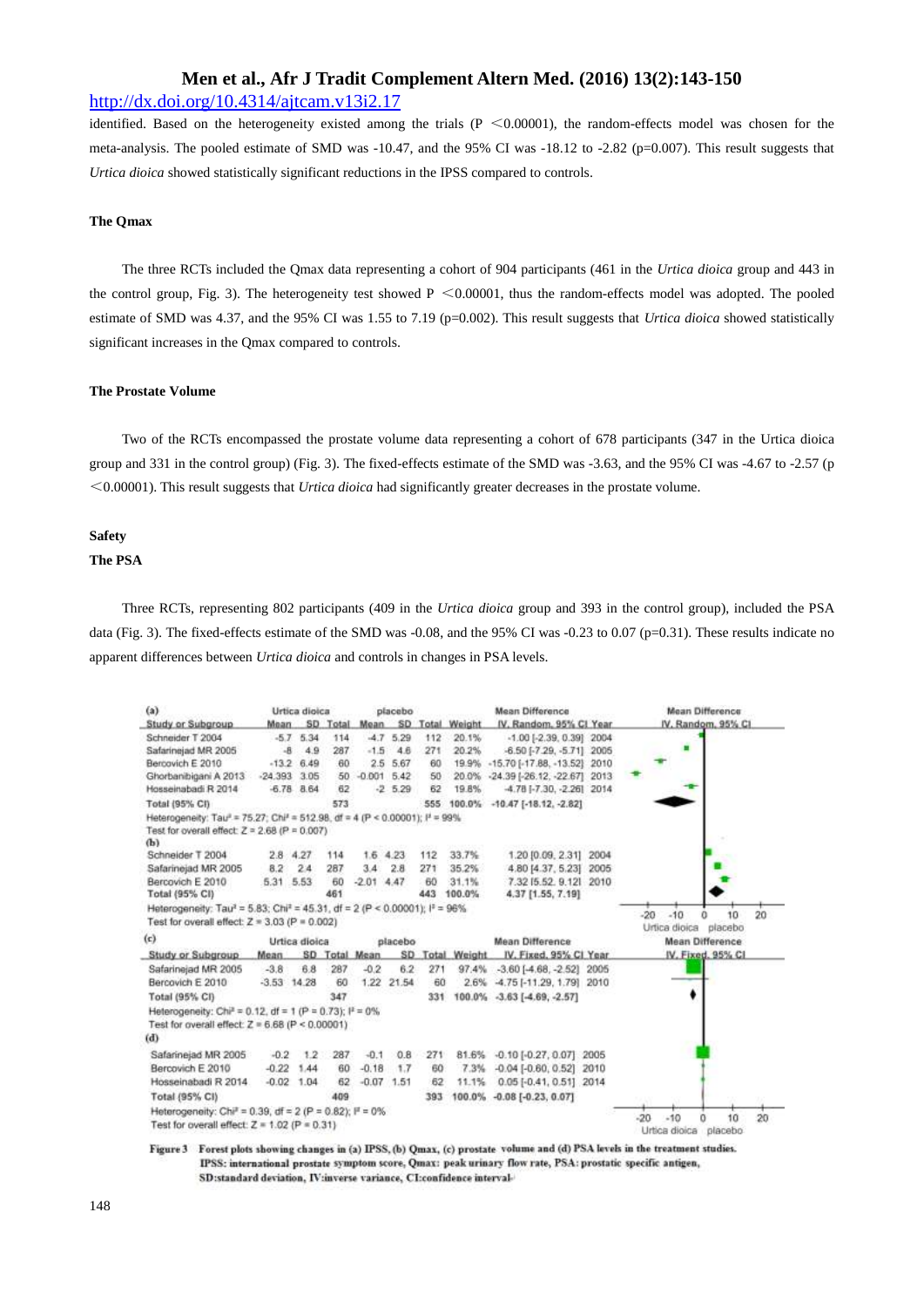<http://dx.doi.org/10.4314/ajtcam.v13i2.17>

#### **Discussion**

The advantages of pharmacological therapy for BPH are its effectiveness, its safety, and the reduced number of associated side effects. The goal of pharmacological therapy for BPH is to alleviate symptoms, to relieve smooth muscle spasms of the prostatic capsule and bladder neck and urination resistance, and to prevent urine retention, urinary tract infection, and renal dysfunction. Current pharmacological therapies for this condition can be classified into three major categories: (1) α1-adrenoceptor blockers, (2) 5α-reductase, and (3) phytotherapic preparations, whose mechanisms of action variously combine weak hormonal activity and anti-inflammatory effects (Silva et al., 2014). In the past decade, the use of phytotherapic agents has become particularly popular in men with LUTS secondary to BPH. One of the most commonly used herbal remedies is *Urtica dioica,* which causes anti-inflammatory, anti-tumor, anti-viral effects, modulating of immune system, and relieves the symptoms of benign prostatic hyperplasia due to the compounds it contains such as phytosterols, lignans and polysaccharides (Chrubasik et al., 2007).

 Our study reveals that *Urtica dioica* 360-600 mg per day is superior to controls in improving the IPSS, Qmax and decreasing prostate volume. One of the included studies comparing outcome of treatment with a new combination of plants extracts which contains a high dose of *Urtica Dioica*. By removing it, the analysis showed that the results of IPSS in the *Urtica dioica* and placebo groups matched our finding (SMD was -9.17, and the 95% CI was  $-18.03$  to  $-0.30$ ,  $p=0.04$ ). Two of the RCTs evaluating the median volume of residual urine also showed that *Urtica dioica* was superior to placebo in improving the post-voided residual urine volume. Besides, two non-English double-blind, randomized trials demonstrated superiority over placebo in improving the uroflow parameters of patients suffering from mild-to-moderate BPH (Dathe et al., 1987; Vontobel et al., 1985). The recommended dosage of plant extract is 400-600 mg per day. At recommended dosages, *Urtica dioica* exhibits efficacy in improving the IPSS.

 The *Urtica dioica* also proved to be safe in terms of its impact on PSA levels, there were no significant variations in the PSA measurement between *Urtica dioica* and controls after 2 to 12 months. Two of the included RCTs reported there were no apparent differences between *Urtica dioica* and controls in urinary tract infection or urinary retention. All of the RCTs demonstrated that no serious side effect was reported by the patients in the end of the studies.

 There have been three studies that suggest different mechanisms of action for stinging nettle. These include inhibition of prostatic growth factor interaction (Wagner et al., 1994), inhibition of membrane sodium and potassium-adenosine triphosphate in the prostate, which results in the suppression of prostate cell metabolism and growth (Hirano et al., 1994), and modulation of binding of sex hormone-binding globulin to its receptor on prostate cell membranes (Hryb et al., 1995). In a word, *Urtica dioica* 360-600 mg per day is an effective and safe treatment for BPH.

This meta-analysis includes studies which are all findings from randomized double-blind, controlled trials. According to the quality-assessment scale that we developed, the quality of the individual studies in the meta-analysis was conforming. The results of this analysis acquire great importance from scientific standpoint but also in the everyday clinical practice. However, there are only 5 studies engaged in this meta-analysis. So, the results based on the data above are not statistically reliable enough and the power of statistics is limited. The longer term safety, efficacy, and persistence of *Urtica dioica* cannot be extrapolated from this article. In addition, unpublished studies' data were not included in the analysis. These factors may have resulted in a bias. More high-quality trials with larger samples are proposed to learn more about the efficacy and safety of the therapy on BPH.

In summary, this meta-analysis indicates that *Urtica dioica* to be an effective and safe treatment for LUTS associated with BPH. More high-quality trails with larger samples are warranted to learn more about the efficacy and safety of the agent.

**Conflict of Interest Statement:** The authors had no conflicts of interest to declare in relation to this article.

## **References**

149 1. Azimi H, Khakshur AA, Aghdasi I, Fallah-Tafti M, Abdollahi M. (2012). A review of animal and human studies for management of benign prostatic hyperplasia with natural products: perspective of new pharmacological agents. Inflamm Allergy Drug Targets.